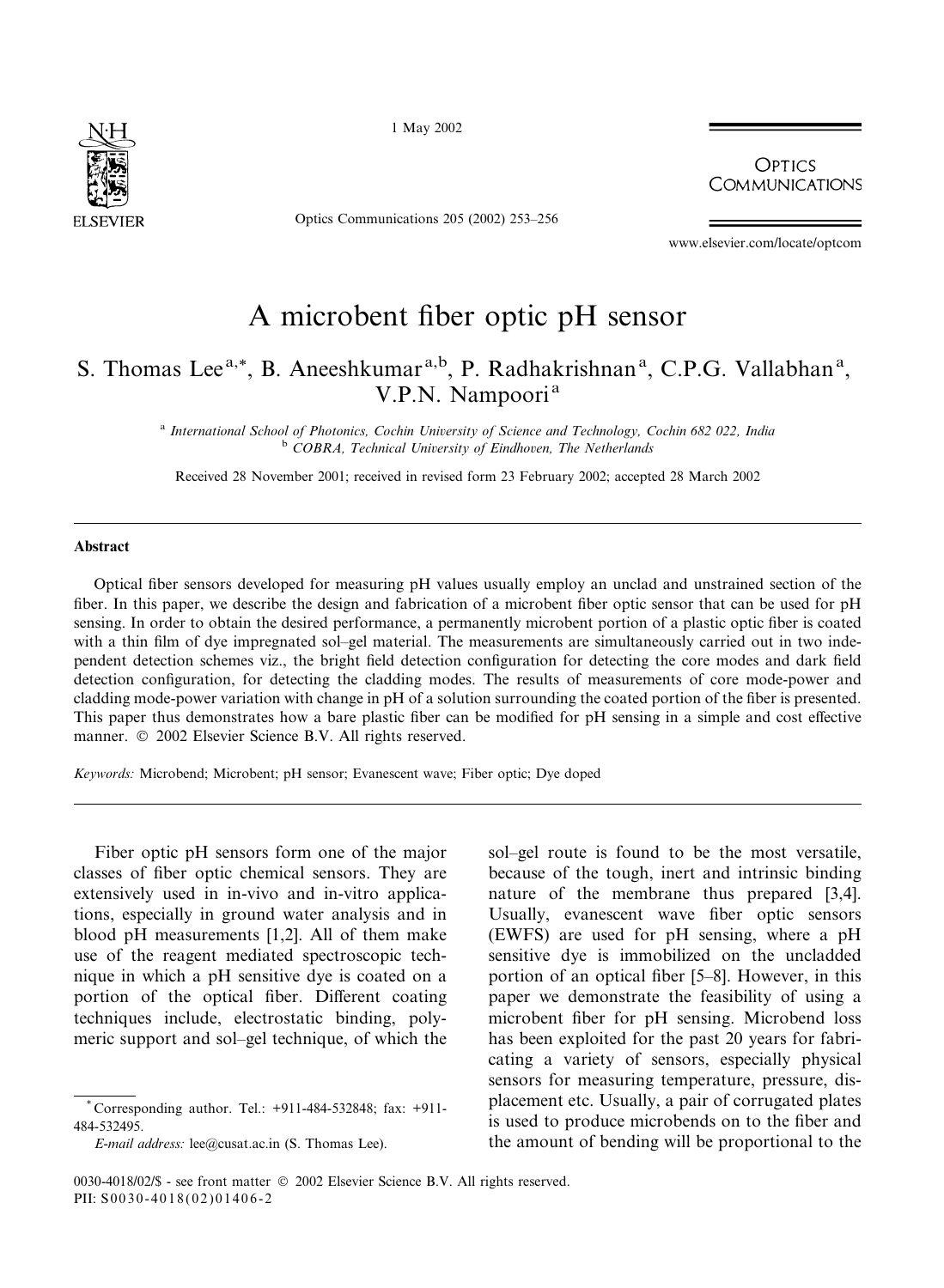pressure applied over the plates [9–12]. While, the bends thus produced usually remain temporary in most of the cases, we have recently shown how a permanently microbent optical fiber can effectively replace a conventional uncladded optical fiber in evanescent field sensing applications [13].

When light passes through the microbent portion of an optical fiber, power propagating will be coupled between mth and nth order mode if the spatial frequency of the perturbation is

$$
\lambda = \frac{2\pi}{\beta_m - \beta_n},
$$

where  $\beta_m$  and  $\beta_n$  are the propagation constants of mth and nth order modes, respectively. Thus the light propagating up to the bent portion of the fiber as guided (core) modes only, gets coupled between higher order unguided modes which comprises of the cladding and the radiation modes. The evanescent wave of the cladding modes extend into the absorbing region of the dye doped sol–gel coating and hence the power in the cladding modes gets attenuated which in turn decreases the power in the core modes since the mode coupling is a bi-directional phenomenon. But after the bent portion there is little power coupling between the core and cladding modes and they continue to propagate without much coupling. This power in the cladding modes is measured by placing an index matching liquid over the cladding of the fiber, just beyond the bent portion. Such a detection scheme may be considered as the dark field detection scheme where as core mode intensity measurement is the bright field detection scheme.

The optical fiber used is an unjacketed multimode plastic fiber of length 35 cm. The middle portion of the fiber is pressed in between a pair of corrugated plates, which produces permanent microbends. The pitch of the corrugation is 1 mm and the total number of corrugations is 60. To prepare the sol, tetra ethyl ortho silicate (TEOS) is used as the precursor. As a single dye is capable of responding only over a restricted range of pH values, we have used a mixture of bromocresol purple (BCP), bromocresol green (BCG) and cresol red (CR) dyes so as to provide a larger dynamic range for pH measurements. This mixture has a broad absorption band with peak at 589 nm. Eventhough the operating wavelength in the present case, 633 nm, does not correspond to the peak absorption, it is observed that there is considerable amount of absorption even at this wavelength. TEOS, anhydrous ethanol, water and indicator dyes are mixed in the molar ratio 1:4:1:0.02 at room temperature using a magnetic stirrer. The porous silica is made to adhere on to the bent portion of the fiber using dip coating technique, where the dipped fiber is pulled upwards at an optimized rate of 100-mm/min using a stepper motor controlled device. These fibers are then kept for 15 days for the dye to get stabilized in the gel matrix. It is then washed in water to remove the excess and unbound dye. The coated region is again dried at 50  $^{\circ}$ C.

The experimental setup used to calibrate the present sensor is shown in Fig. 1. The laser emission at 633 nm from a diode laser is coupled to the optical fiber. An index matching liquid (liquid crystal BL-35, Merck UK) is applied just before the sensing region, so that the cladding modes get eliminated. Similarly the same index matching liquid applied just after the sensing region enables



Fig. 1. Schematic diagram of the experimental set-up L: diode laser (633 nm), C: cell containing pH solution, P: pH electrode, F: optical fiber, R: index matching liquid  $D_1$ : detector 1 (Metrologic 45–545),  $D_2$ : detector 2 (Newport 1815-C).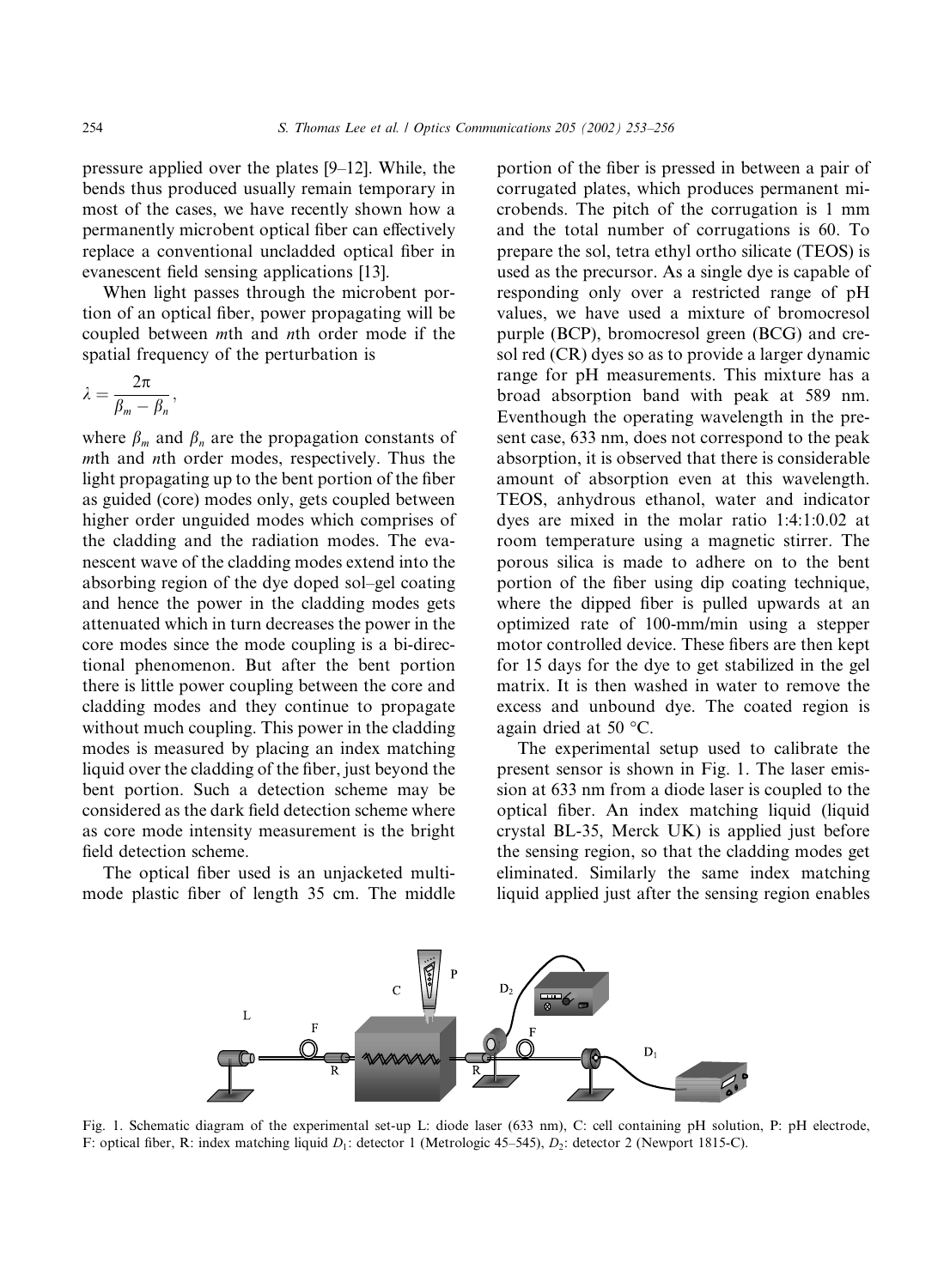the measurement of optical power of the modes coupled into the cladding region by the microbends. Two detectors  $D_1$  (Metrologic 45–545) and  $D_2$  (Newport – 1815 C) are used simultaneously to measure the optical power contained in the core modes and that in the cladding modes, respectively. The pH of the solution is varied by adding either HCl or NaOH and monitored by a pH electrode (pH Scan 2, MERCK), which has a sensitivity of 0.1 pH units.

Figs. 2 and 3 show the variation of the optical power corresponding to the core modes and cladding modes, respectively, with respect to different values for pH of the solution surrounding the sensing region of the fiber. It can be seen that the core mode-power variation and the cladding-mode



Fig. 3.

power variation are similar to that obtained with a conventional uncladded EWFS [3–8]. However, it may be noted that the sensitivity in the bright-filed detection scheme is greater than that in the dark field detection scheme. In an earlier work [13] it was observed that the sensitivity of the dark field detection is higher compared with that of the bright field detection scheme. This apparent contradiction in the case of sensitivity against that described in [13] is a result of the effect of the microbending amplitude, which has lesser effect on the optical power in the cladding mode. The dynamic range of the present sensor system is fairly large and it covers 3–11 pH units. It should also be noted that the present sensor uses a double detection scheme which is certainly an advantage over conventional sensors. This aspect provides a double check and thus greater reliability for the measurements. It is also observed that the graphs obtained are independent of the direction of the change in pH value of the solution, i.e. a low to high pH variation gives the same curve as a high to low pH variation.

In summary, we have demonstrated a fiber optic pH sensor based on a microbent optical fiber. The present sensor is superior to the conventional fiber optic sensor because of the following advantages. The fabrication of microbends on an optical fiber is easier and convenient than uncladding the fiber as in EWFS where it requires mechanical as well as chemical etching of the optical fiber. We have in the present case used plastic fibers that are usually inexpensive and can be easily and effectively manipulated. This can definitely add to the cost effective nature and simplicity of the sensor. Moreover, the technique described here employs a double detection scheme thereby increasing the reliability, unlike the conventional schemes where single detection alone is possible. Hence the accuracy and reliability of measurement using the present fiber sensor is much higher than conventional sensors.

## Acknowledgements

The authors are thankful to Dr. N.V. Unnikrishnan (MG University, India) and Gin Jose